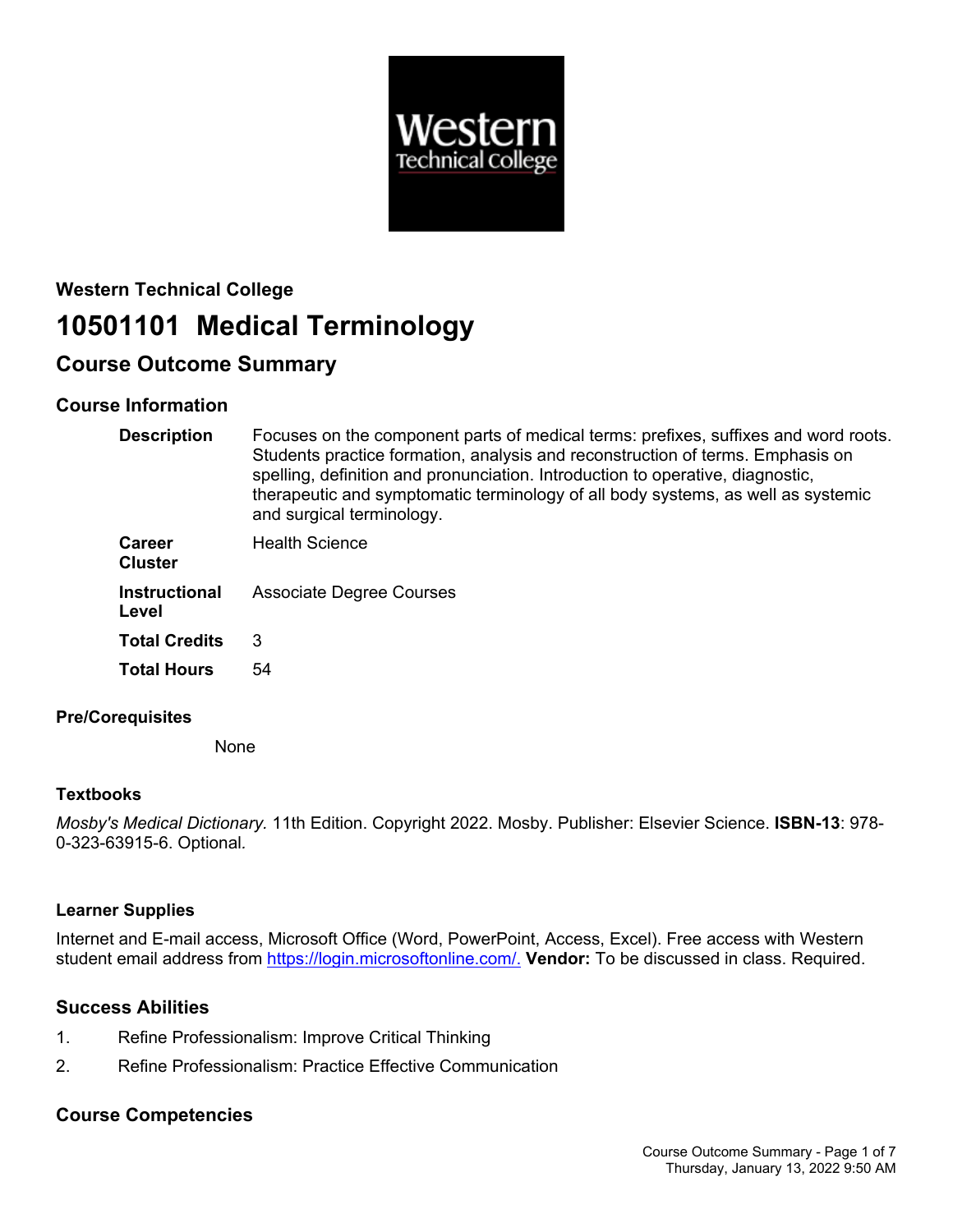# **1. Apply the rules of medical language**

**Assessment Strategies**

1.1. Oral, Written or Graphic Assessment

### **Criteria**

*You will know you are successful when*

- 1.1. you apply the rules for building medical terms
- 1.2. you provide definitions of medical terms
- 1.3. you apply the rules for analyzing medical terms
- 1.4. you apply the rules for singular and plural forms<br>1.5. you apply the use of abbreviations
- you apply the use of abbreviations
- 1.6. you apply the rules for spelling terms
- 1.7. you apply the rules for pronouncing term

### **Learning Objectives**

- 1.a. Apply the basic rules for analyzing and building medical terms
- 1.b. Identify the role of the three types of word components
- 1.c. Define the meaning of word components
- 1.d. Divide words into their component parts
- 1.e. Build words from the component parts
- 1.f. Pronounce medical terms
- 1.g. Spell medical terms
- 1.h. Apply rules to create plural and singular word formations
- 1.i. Identify common medical abbreviations
- 1.j. Abbreviate common medical terms
- 1.k. Distinguish between nouns and adjectives

# **2. Apply medical terms related to the body as a whole**

### **Assessment Strategies**

2.1. Oral, Written or Graphic Assessment

#### **Criteria**

#### *You will know you are successful when*

- 2.1. you apply the rules of medical language
- 2.2. you identify directional terms
- 2.3. you identify terms related to planes of the body
- 2.4. you identify terms related to anatomical divisions
- 2.5. you identify terms related to organization and structure of the body

# **Learning Objectives**

- 2.a. Use the anatomic reference system to identify the anatomic position of the body
- 2.b. Use the anatomic reference system to identify the body planes
- 2.c. Use the anatomic reference system to identify the body cavities 2.d. Use the anatomic reference system to identify the directional ter
- Use the anatomic reference system to identify the directional terms
- 2.e. Use the anatomic reference system to identify the divisions of the body
- 2.f. Describe the structural organization of the body
- 2.g. Apply the rules of medical language
- 2.h. Identify meanings of key word components

# **3. Interpret medical terms related to the lymphatic and immune systems**

#### **Assessment Strategies**

3.1. Oral, Written or Graphic Assessment

#### **Criteria**

- 3.1. you apply the rules of medical language
- 3.2. you interpret medical terms related to the structure and function of the lymphatic and immune systems
- 3.3. you interpret pathological terms related to the lymphatic and immune systems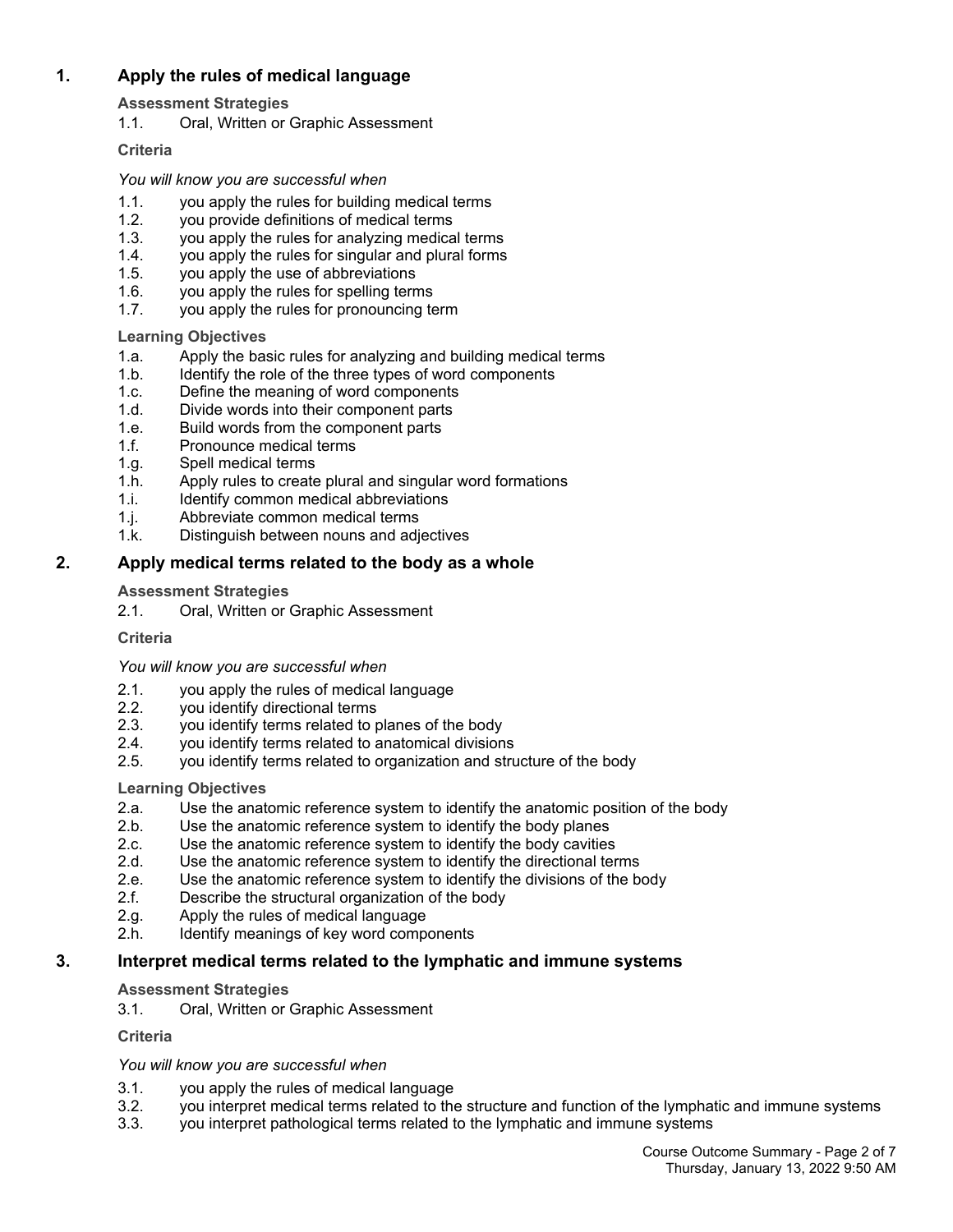- 3.4. you identify the terms related to the diagnostic procedures of the lymphatic and immune systems
- 3.5. you identify the terms related to the treatments of disorders of the lymphatic and immune systems

- 3.a. Apply the rules of medical language to build, analyze, spell, pronounce, abbreviate, and define terms as they relate to the lymph and immune systems
- 3.b. Identify meanings of key word components of the lymph and immune systems
- 3.c. Categorize diagnostic, therapeutic, procedural or anatomic terms related to the lymph and immune systems
- 3.d. Use terms related to the lymph and immune systems
- 3.e. Use terms related to the diseases and disorders of the lymph and immune systems

#### **4. Interpret medical terms related to the integumentary system**

#### **Assessment Strategies**

4.1. Oral, Written or Graphic Assessment

#### **Criteria**

#### *You will know you are successful when*

- 4.1. you apply the rules of medical language<br>4.2. vou interpret medical terms related to the
- you interpret medical terms related to the structure and function of the integumentary system
- 4.3. you interpret pathological terms related to the integumentary system
- 4.4. you identify the terms related to the diagnostic procedures of the integumentary system
- 4.5. you identify the terms related to the treatments of disorders of the integumentary systems

#### **Learning Objectives**

- 4.a. Apply the rules of medical language to build, analyze, spell, pronounce, abbreviate, and define terms as they relate to the integumentary system
- 4.b. Identify meanings of key word components of the integumentary system
- 4.c. Categorize diagnostic, therapeutic, procedural or anatomic terms related to the integumentary system 4.d. Use terms related to the integumentary system
- Use terms related to the integumentary system
- 4.e. Use terms related to the diseases and disorders of the integumentary system

#### **5. Interpret medical terms related to the female reproductive system**

#### **Assessment Strategies**

5.1. Oral, Written or Graphic Assessment

#### **Criteria**

#### *You will know you are successful when*

- 5.1. you apply the rules of medical language
- 5.2. you interpret medical terms related to the structure and function of the female reproductive system
- 5.3. you interpret pathological terms related to the female reproductive system
- 5.4. you identify the terms related to the diagnostic procedures of the female reproductive system
- 5.5. you identify the terms related to the treatments of disorders of the female reproductive systems

#### **Learning Objectives**

- 5.a. Apply the rules of medical language to build, analyze, spell, pronounce, abbreviate, and define terms as they relate to the female reproductive system
- 5.b. Identify meanings of key word components of the female reproductive system
- 5.c. Categorize diagnostic, therapeutic, procedural or anatomic terms related to the female reproductive system
- 5.d. Use terms related to the female reproductive system
- 5.e. Use terms related to the diseases and disorders of the female reproductive system

#### **6. Interpret medical terms related to the male reproductive system**

#### **Assessment Strategies**

6.1. Oral, Written or Graphic Assessment

#### **Criteria**

*You will know you are successful when*

6.1. you apply the rules of medical language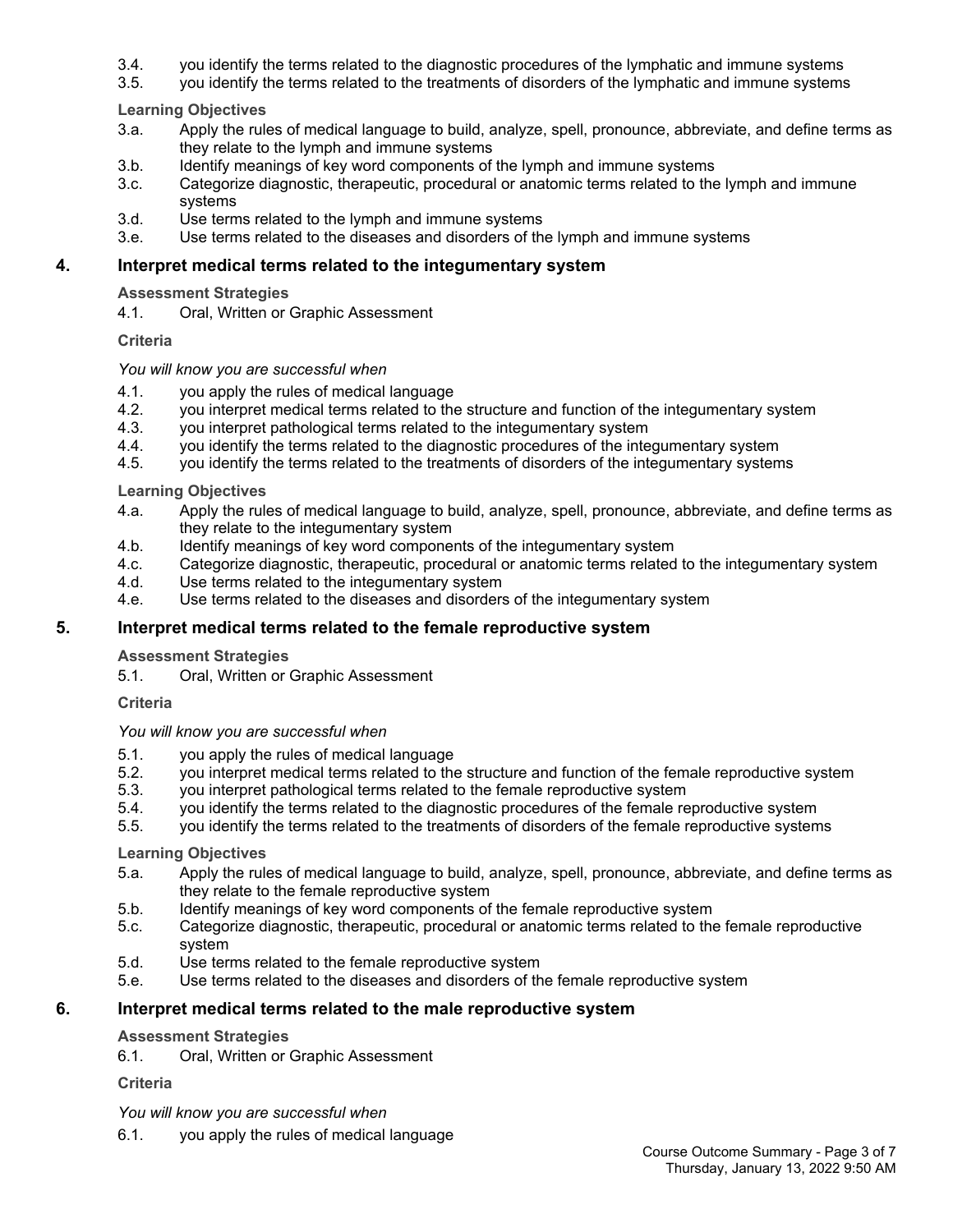- 6.2. you interpret medical terms related to the structure and function of the male reproductive system
- 6.3. you interpret pathological terms related to the male reproductive system
- 6.4. you identify the terms related to the diagnostic procedures of the male reproductive system
- 6.5. you identify the terms related to the treatments of disorders of the male reproductive systems

- 6.a. Apply the rules of medical language to build, analyze, spell, pronounce, abbreviate, and define terms as they relate to the male reproductive system
- 6.b. Identify meanings of key word components of the male reproductive system
- 6.c. Categorize diagnostic, therapeutic, procedural or anatomic terms related to the male reproductive system
- 6.d. Use terms related to the male reproductive system
- 6.e. Use terms related to the diseases and disorders of the male reproductive system

## **7. Interpret terms related to the blood**

**Assessment Strategies**

7.1. Oral, Written or Graphic Assessment

### **Criteria**

#### *You will know you are successful when*

- 7.1. you apply the rules of medical language
- 7.2. you interpret medical terms related to the structure and function of the blood
- 7.3. you interpret pathological terms related to the blood
- 7.4. you identify the terms related to the diagnostic procedures performed on blood
- 7.5. you identify the terms related to the treatments of disorders of the blood

### **Learning Objectives**

- 7.a. Apply the rules of medical language to build, analyze, spell, pronounce, abbreviate, and define terms as they relate to the blood
- 7.b. Identify meanings of key word components of the blood
- 7.c. Categorize diagnostic, therapeutic, procedural or anatomic terms related to the blood
- 7.d. Use terms related to the blood
- 7.e. Use terms related to the diseases and disorders of the blood

# **8. Interpret terms related to the visual and auditory sensory systems**

#### **Assessment Strategies**

8.1. Oral, Written or Graphic Assessment

#### **Criteria**

*You will know you are successful when*

- 8.1. you apply the rules of medical language
- 8.2. you interpret medical terms related to the structure and function of the sensory system
- 8.3. you interpret pathological terms related to the sensory system
- 8.4. you identify the terms related to the diagnostic procedures of the sensory system
- 8.5. you identify the terms related to the treatments of disorders of the sensory system

# **Learning Objectives**

- 8.a. Apply the rules of medical language to build, analyze, spell, pronounce, abbreviate, and define terms as they relate to the sensory system
- 8.b. Identify meanings of key word components of the sensory system
- 8.c. Categorize diagnostic, therapeutic, procedural or anatomic terms related to the sensory system
- 8.d. Use terms related to the sensory system
- 8.e. Use terms related to the diseases and disorders of the sensory system

# **9. Interpret terms related to the musculoskeletal system**

#### **Assessment Strategies**

9.1. Oral, Written or Graphic Assessment

#### **Criteria**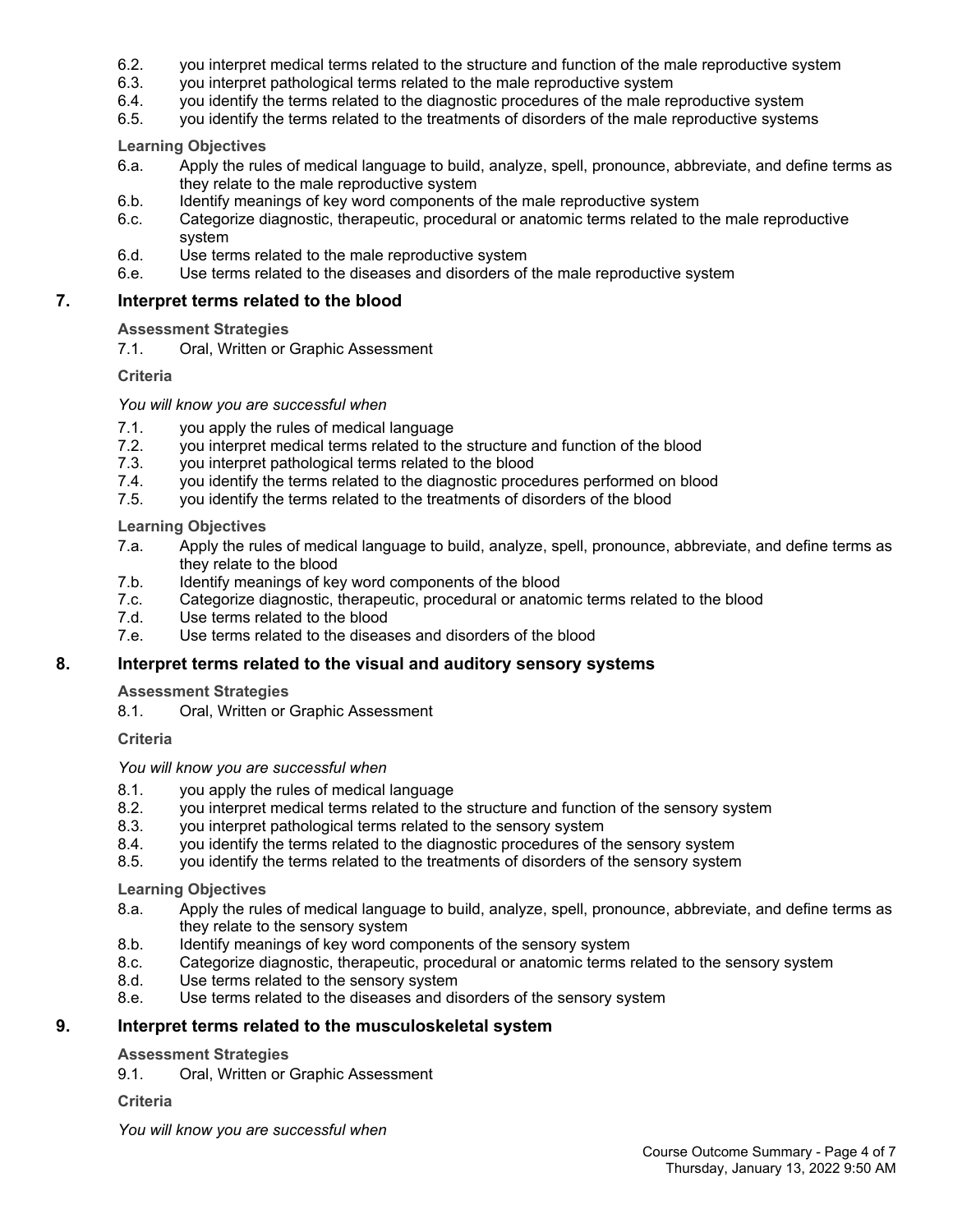- 9.1. you apply the rules of medical language
- 9.2. you interpret medical terms related to the structure and function of the musculoskeletal system
- 9.3. you interpret pathological terms related to the musculoskeletal system
- 9.4. you identify the terms related to the diagnostic procedures of the musculoskeletal system
- 9.5. you identify the terms related to the treatments of disorders of the musculoskeletal system

- 9.a. Apply the rules of medical language to build, analyze, spell, pronounce, abbreviate, and define terms as they relate to the musculoskeletal system
- 9.b. Identify meanings of key word components of the musculoskeletal system
- 9.c. Categorize diagnostic, therapeutic, procedural or anatomic terms related to the musculoskeletal system
- 9.d. Use terms related to the musculoskeletal system
- 9.e. Use terms related to the diseases and disorders of the musculoskeletal system

#### **10. Interpret terms related to the respiratory system**

#### **Assessment Strategies**

10.1. Oral, Written or Graphic Assessment

#### **Criteria**

#### *You will know you are successful when*

- 10.1. you apply the rules of medical language
- 10.2. you interpret medical terms related to the structure and function of the respiratory system
- 10.3. you interpret pathological terms related to the respiratory system
- 10.4. you identify the terms related to the diagnostic procedures of the respiratory system
- 10.5. you identify the terms related to the treatments of disorders of the respiratory system

#### **Learning Objectives**

- 10.a. Apply the rules of medical language to build, analyze, spell, pronounce, abbreviate, and define terms as they relate to the respiratory system
- 10.b. Identify meanings of key word components of the respiratory system
- 10.c. Categorize diagnostic, therapeutic, procedural or anatomic terms related to the respiratory system
- 10.d. Use terms related to the respiratory system
- 10.e. Use terms related to the diseases and disorders of the respiratory system

#### **11. Interpret terms related to the digestive system**

#### **Assessment Strategies**

11.1. Oral, Written or Graphic Assessment

#### **Criteria**

#### *You will know you are successful when*

- 11.1. you apply the rules of medical language
- 11.2. you interpret medical terms related to the structure and function of the digestive system
- 11.3. you interpret pathological terms related to the digestive system
- 11.4. you identify the terms related to the diagnostic procedures of the digestive system
- 11.5. you identify the terms related to the treatments of disorders of the digestive system

#### **Learning Objectives**

- 11.a. Apply the rules of medical language to build, analyze, spell, pronounce, abbreviate, and define terms as they relate to the digestive system
- 11.b. Identify meanings of key word components of the digestive system
- 11.c. Categorize diagnostic, therapeutic, procedural or anatomic terms related to the digestive system
- 11.d. Use terms related to the digestive system
- 11.e. Use terms related to the diseases and disorders of the digestive system

# **12. Interpret terms related to the nervous system**

#### **Assessment Strategies**

12.1. Oral, Written or Graphic Assessment

#### **Criteria**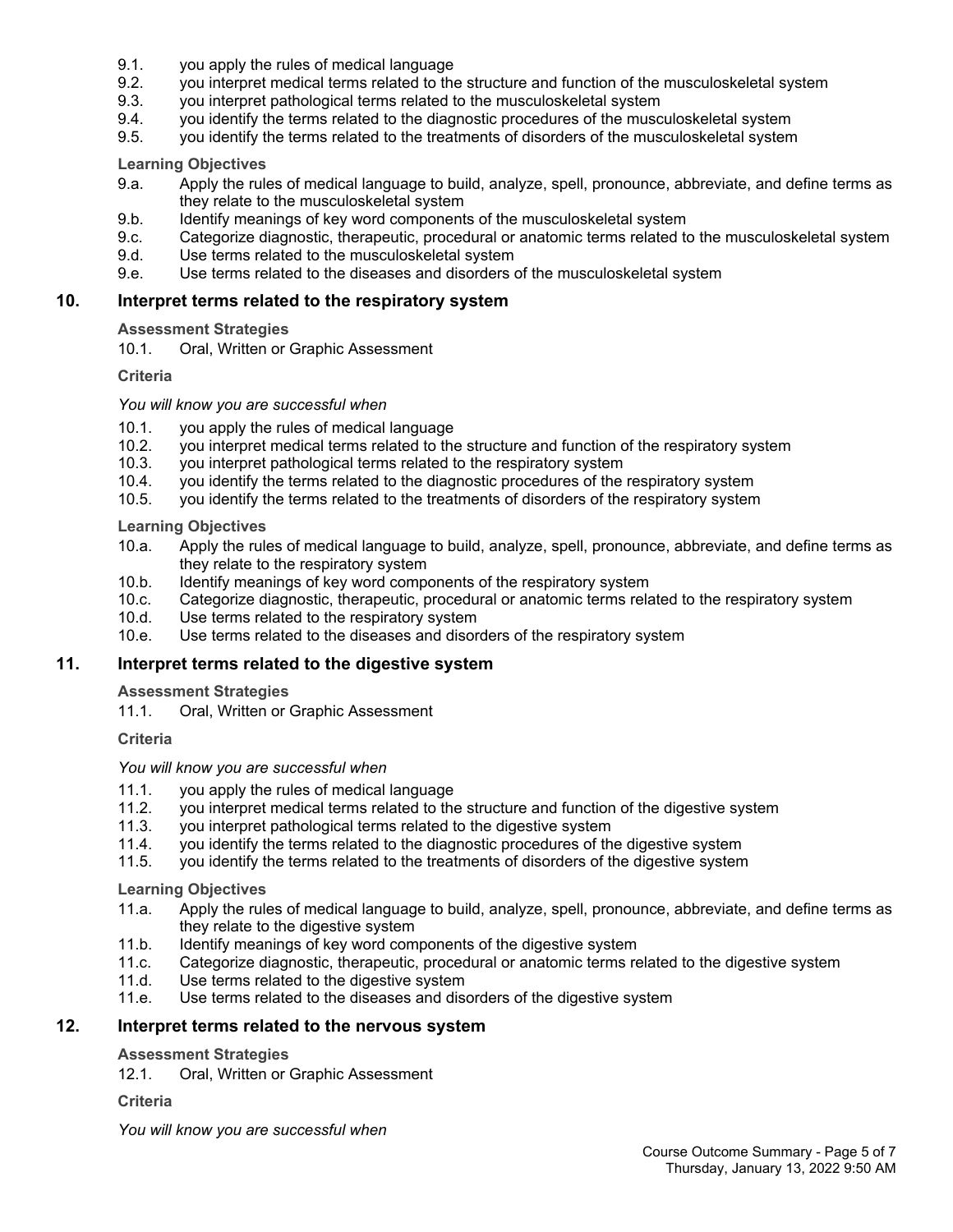- 12.1. you apply the rules of medical language
- 12.2. you interpret medical terms related to the structure and function of the nervous system
- 12.3. you interpret pathological terms related to the nervous system
- 12.4. you identify the terms related to the diagnostic procedures of the nervous system
- 12.5. you identify the terms related to the treatments of disorders of the nervous system

- 12.a. Apply the rules of medical language to build, analyze, spell, pronounce, abbreviate, and define terms as they relate to the nervous system
- 12.b. Identify meanings of key word components of the nervous system
- 12.c. Categorize diagnostic, therapeutic, procedural or anatomic terms related to the nervous system
- 12.d. Use terms related to the nervous system
- 12.e. Use terms related to the diseases and disorders of the nervous system

#### **13. Interpret terms related to the endocrine system**

#### **Assessment Strategies**

13.1. Oral, Written or Graphic Assessment

#### **Criteria**

#### *You will know you are successful when*

- 13.1. you apply the rules of medical language
- 13.2. you interpret medical terms related to the structure and function of the endocrine system
- 13.3. you interpret pathological terms related to the endocrine system
- 13.4. you identify the terms related to the diagnostic procedures of the endocrine system
- 13.5. you identify the terms related to the treatments of disorders of the endocrine system

#### **Learning Objectives**

- 13.a. Apply the rules of medical language to build, analyze, spell, pronounce, abbreviate, and define terms as they relate to the endocrine system
- 13.b. Identify meanings of key word components of the endocrine system
- 13.c. Categorize diagnostic, therapeutic, procedural or anatomic terms related to the endocrine system
- 13.d. Use terms related to the endocrine system
- 13.e. Use terms related to the diseases and disorders of the endocrine system

#### **14. Interpret terms related to the urinary system**

#### **Assessment Strategies**

14.1. Oral, Written or Graphic Assessment

#### **Criteria**

*You will know you are successful when*

- 14.1. you apply the rules of medical language<br>14.2. vou interpret medical terms related to the
- 14.2. you interpret medical terms related to the structure and function of the urinary system
- 14.3. you interpret pathological terms related to the urinary system
- 14.4. you identify the terms related to the diagnostic procedures of the urinary system
- 14.5. you identify the terms related to the treatments of disorders of the urinary system

#### **Learning Objectives**

- 14.a. Apply the rules of medical language to build, analyze, spell, pronounce, abbreviate, and define terms as they relate to the urinary system
- 14.b. Identify meanings of key word components of the urinary system
- 14.c. Categorize diagnostic, therapeutic, procedural or anatomic terms related to the urinary system
- 14.d. Use terms related to the urinary system
- 14.e. Use terms related to the diseases and disorders of the urinary system

# **15. Interpret terms related to the cardiovascular system**

#### **Assessment Strategies**

15.1. Oral, Written or Graphic Assessment

#### **Criteria**